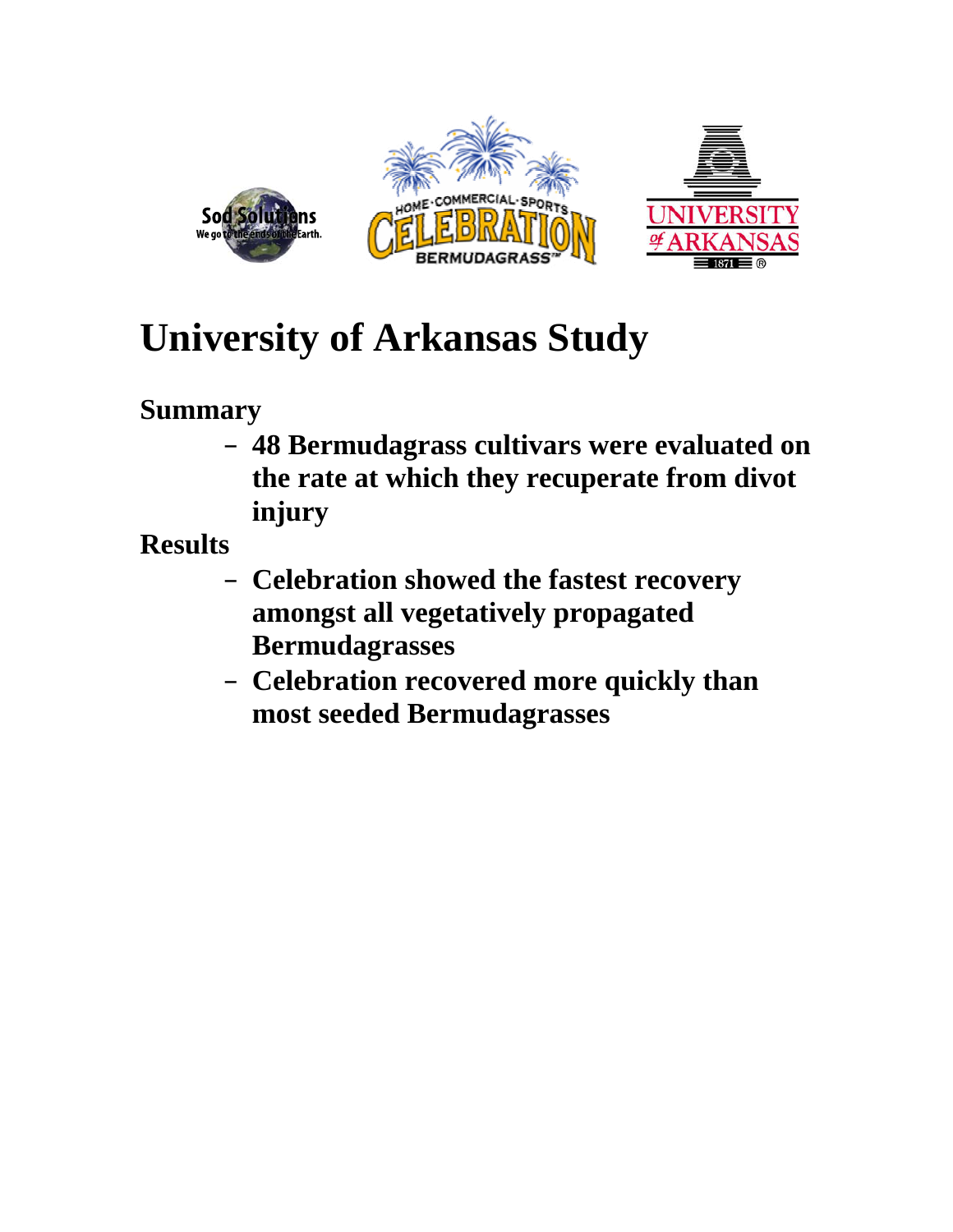### **Recovery of Bermudagrass Varieties from Divot Injury**

#### **Douglas E. Karcher, Michael D. Richardson, Joshua W. Landreth,** and **John H. McCalla, Jr.,** Department of Horticulture, University of Arkansas, 316 Plant Sciences Building, Fayetteville 72701

Corresponding author: Douglas E. Karcher. [karcher@uark.edu](mailto:karcher@uark.edu)

Karcher, D. E., Richardson, M. D., Landreth, J. W., and McCalla, J. H., Jr. 2005. Recovery of bermudagrass varieties from divot injury. Online. Applied Turfgrass Science doi:10.1094/ATS-2005-0117-01-RS.

#### **Abstract**

Intensively used turf areas in the southern United States are commonly established to bermudagrass (*Cynodon dactylon* (L.) Pers. *C. dactylon* × *C. transvaalensis* Burtt-Davy), partly due to its good recuperative potential. However, little scientific data is available regarding recuperative differences among bermudagrass varieties. The objective of the following research was to quantify differences in injury recovery among the forty-eight bermudagrass entries in the 2002 National Bermudagrass Test of the National Turfgrass Evaluation Program (NTEP). The trial was maintained under typical golf course fairway conditions and divot injury was simulated in 2003 and 2004. A digital image was collected of each divot on the day of injury and regularly thereafter until full recovery was reached. Divot images were analyzed for percent green turf cover using digital image analysis to quantify recovery percentages. Although divots recovered more quickly in 2004 than in 2003, differences among varieties remained relatively consistent across years. On average, seeded varieties reached 50% recovery one day faster than vegetatively propagated varieties. Among commercially available varieties, 'La Paloma' and 'Yukon' were fastest to recover while 'Tifsport' and 'Ashmore' were among the slowest to recover when averaged across years.

#### **Introduction**

Bermudagrass is the most commonly utilized turf species throughout the southern United States on intensive-use areas such as golf course tees and fairways, and athletic fields. Its popularity is partially due to its ability to respond well to management and form a dense, fine textured turf while tolerating moderate wear and compaction (1). However, probably the most desirable trait of bermudagrass for use in golf course and sports field situations is its high recuperative potential since these areas are consistently subjected to injury from foot traffic or divoting.

Although it is commonly accepted that bermudagrass has relatively high recuperative potential, minimal research effort has focused on differences among bermudagrass varieties regarding their recovery from injury. The National Turfgrass Evaluation Program (NTEP) has been the predominant means by which bermudagrass varieties are tested throughout North America, but evaluations have not traditionally included a measure of recuperative potential (5). If recuperative data were available in addition to the standard evaluation data resulting from NTEP trials, better choices could be made when selecting a bermudagrass variety for golf course or athletic field turf.

The objective of the following research was to determine if significant differences in recovery from divot injury are present among bermudagrass varieties in the 2002 NTEP Bermudagrass Trial.

#### **Quantifying Divot Injury Recovery Among 48 Bermudagrass Varieties**

Forty-eight bermudagrass varieties that were included in the 2002 National Bermudagrass Test (4) were planted on 2 July 2002 in a silt loam soil (Captina silt loam soil, typic hapludult) at the University of Arkansas Research and Extension Center in Fayetteville. Each variety was planted in three replicate plots measuring 2.4 by 2.4 m. Vegetative cultivars were planted as 5-cm diameter plugs on 30-cm spacings within the plots, while seeded cultivars were broadcast planted at a seeding rate of 48 kg/ha. Following establishment, plots were maintained under typical golf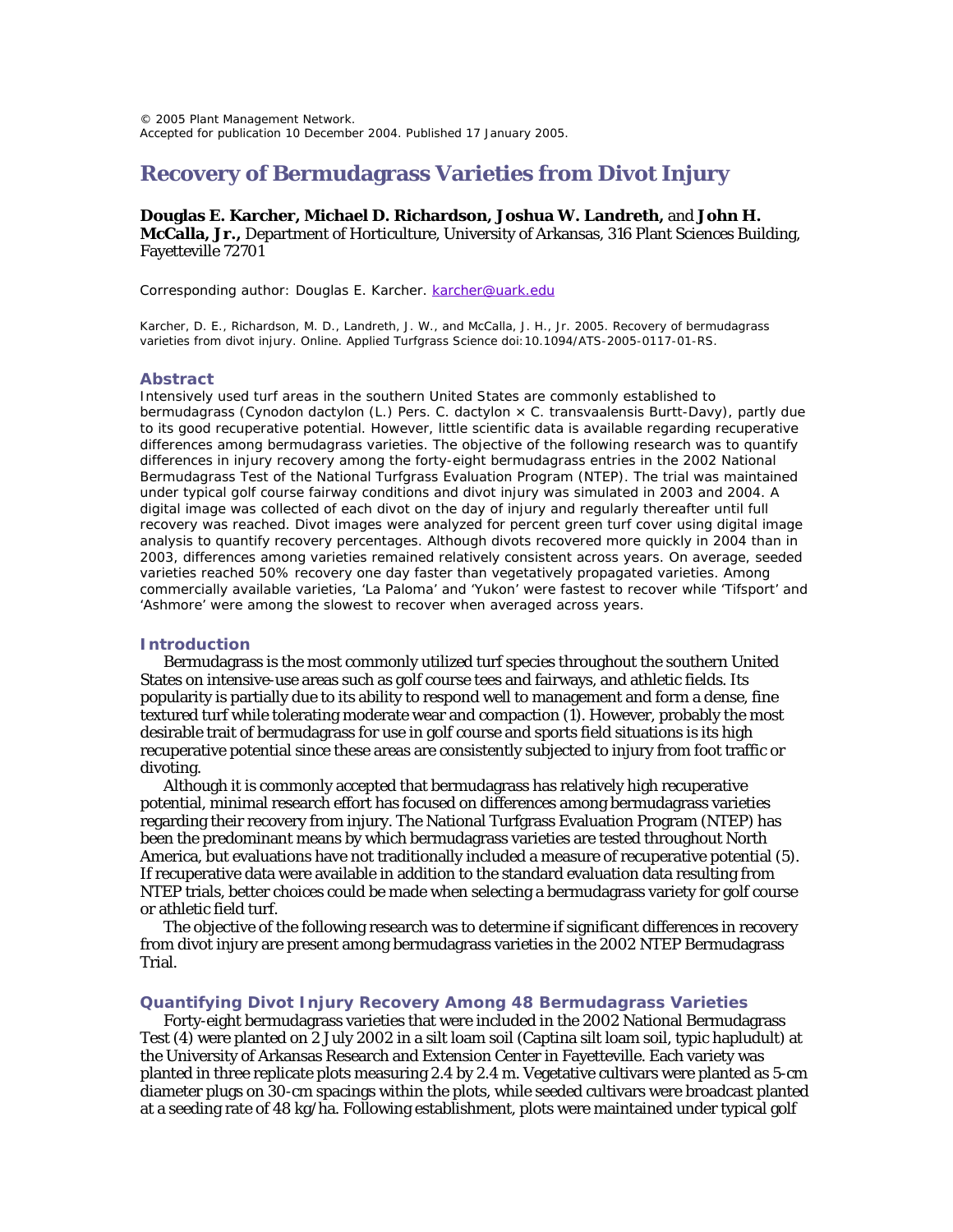course fairway or sports field conditions, with a mowing height of 12 mm and monthly nitrogen applications at the rate of 48 kg/ha from mid-April through October. During months when divot recovery was evaluated, nitrogen applications were made seven days prior to divot injury. Phosphorous and potassium applications were made each March to correct deficiencies as recommended by soil test results. Irrigation was initially applied as needed to promote establishment and subsequently to prevent the development of wilt (applied twice weekly at a 1.3 cm depth during periods of no rainfall).

Divot injury was simulated on the bermudagrass varieties on 30 July in 2003 and 3 August in 2004. Standardized divots, each measuring 5 cm wide by 10 cm long by 1.25 cm deep, were cut from each plot using a modified edger (3) and then completely backfilled with topdressing sand. The particle size of the sand was predominately in the 'medium' size class (0.25 to 0.50 mm). Recovery was monitored for each divot by collecting digital images semiweekly, beginning on the day of injury and continuing until full recovery was reached. A red metal frame with a 10-by-15 cm opening was placed around each divot when collecting images so that for every divot, the same area of turf was measured each time an image was collected. The frame interior of each image was analyzed for percent green turf cover using SigmaScan Pro (9) software and techniques described by Richardson et al. (8). Percent recovery for an individual divot was calculated from the following equation:

% recovery =  $(\%cover_{(x)} - \%cover_{(0)}) / (100\% - \%cover_{(0)}),$ 

where  $\%$ cover<sub> $\infty$ </sub> is the percent green cover of the frame interior on the day the image was collected and %cover $_{(o)}$  is the percent green cover of the frame interior on the day of divot injury. Recovery evaluation methods are summarized in Fig. 1.



bermudagrass divot at zero and seven days after injury. Image analysis software selects image pixels associated with a frame and green turf as shown highlighted in bright green and red, respectively. Percent turf cover within each frame was calculated as [ turf pixels / (total pixels frame pixels) ]. At seven days after injury, recovery for this divot was calculated as (81.6% –  $38.9\%$ ) /  $(100\% - 38.9\%) = 69.9\%$ .

A scatter plot of the recovery data versus days after injury (DAI) revealed a strong nonlinear relationship. Moreover, the data fit well to the one-phase exponential association model:

 $recovery = 1 - exp(-K * DAI),$ 

where DAI equals the number of days after divot injury and K is an estimated model parameter such that recovery equals  $50\%$  when DAI equals  $(0.6932 / K)$  (6). With this model, recovery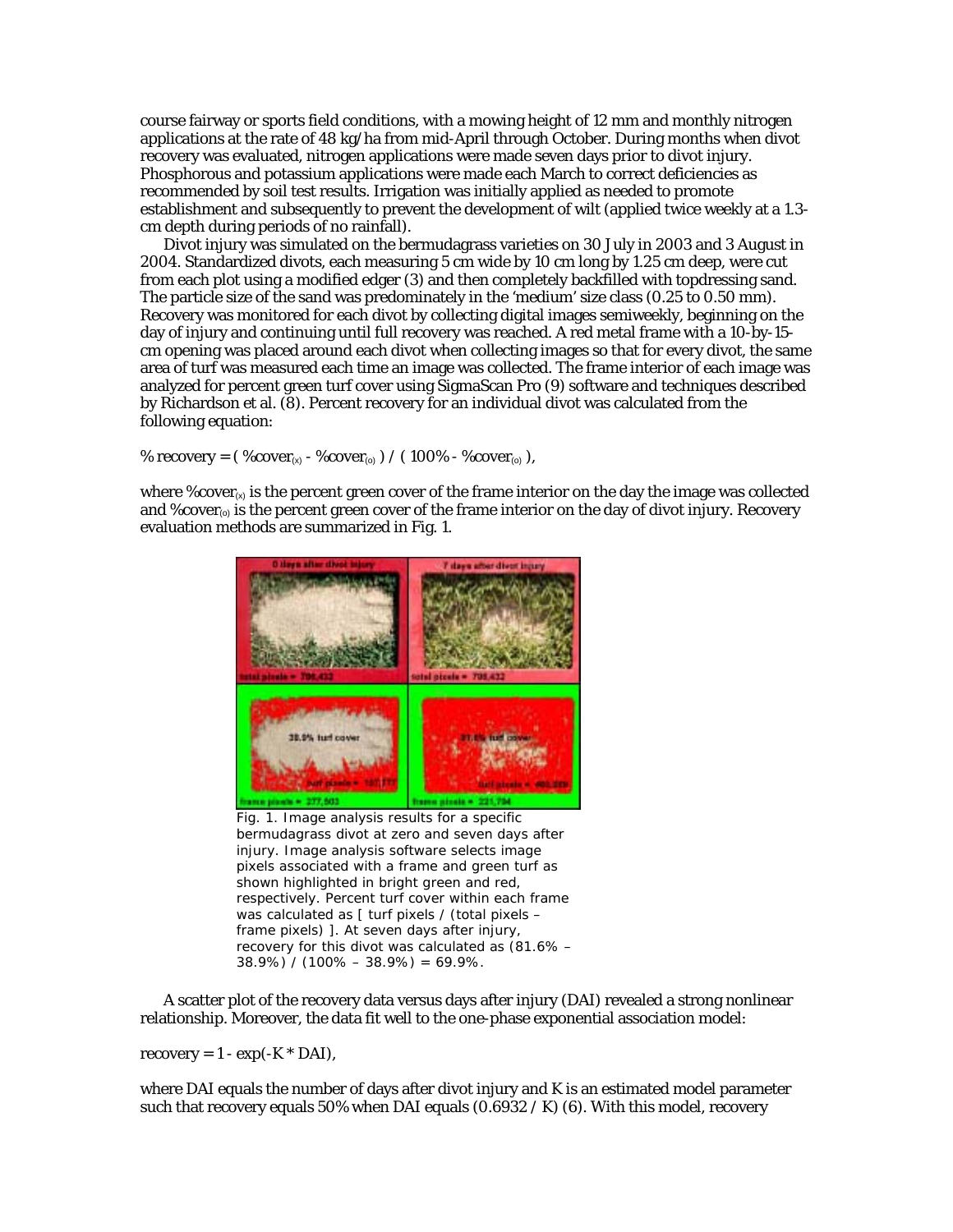begins at zero and increases rapidly initially, but progresses asymptotically towards 100%. A sum of squares reduction F-test was used to determine if bermudagrass varieties significantly affected recovery (6). The F-test compared the sum of squares from a global model (all varieties share a K value) against the cumulative sum of squares from models where K values were determined separately for each variety. If the sum of squares were reduced significantly  $(P < 0.05)$  using separate K values, variety effects were determined to be significant. Pairs of varieties were determined to be significantly different if the 95% confidence intervals associated with their predicted K values did not overlap. Nonlinear regression analysis of the recovery data was performed using GraphPad Prism version 4.0 for Windows, (GraphPad Software, San Diego, CA).

#### **Divot Injury Recovery Among Bermudagrass Varieties**

In both years, bermudagrass effects were significant regarding recovery time (Table 1). The single phase exponential association model described the data well as  $R^z$  values ranged from  $0.88$ to 0.99 in 2003 and from 0.88 to 0.98 in 2004 (Table 2). Higher K values translate to more rapid recovery, thus among commercially available varieties, 'La Paloma' had the most rapid recovery while 'Tifsport' was the slowest to recover (Table 2). Seven of the ten varieties with the fastest recovery time were experimental lines and are not currently commercially available.

| Sum of squares<br>reduction test | 2003                                     | 2004    |  |  |  |  |
|----------------------------------|------------------------------------------|---------|--|--|--|--|
| Variety effect                   |                                          |         |  |  |  |  |
| Null hypothesis                  | Shared K <sub>†</sub> for all varieities |         |  |  |  |  |
| Alternative hypothesis           | Different K for each varitey             |         |  |  |  |  |
| Numerator df                     | 41                                       | 41      |  |  |  |  |
| Denominator df                   | 714                                      | 996     |  |  |  |  |
| F-value                          | 6.273                                    | 4.454   |  |  |  |  |
| P-value                          | < 0.001                                  | < 0.001 |  |  |  |  |
| Propagation effect               |                                          |         |  |  |  |  |
| Null hypothesis                  | Shared K for both propagation types      |         |  |  |  |  |
| Alternative hypothesis           | Different K for each propagation type    |         |  |  |  |  |
| Numerator df                     | 1                                        | 1       |  |  |  |  |
| Denominator df                   | 628                                      | 1006    |  |  |  |  |
| F-value                          | 33.09                                    | 59.040  |  |  |  |  |
| P-value                          | < 0.001                                  | < 0.001 |  |  |  |  |

Table 1. Hypothesis test summaries for 2003 and 2004 bermudagrass variety and propagation effects on recovery from injury.

† K values determine recovery percentage according to the formula:

1 - exp(-K \* DAI), where DAI = days after injury. Higher K values indicate faster recovery from injury.

It is often assumed that the recuperative potential of a variety is directly related to its establishment vigor. Although this may be true for vegetatively propagated varieties where establishment vigor is determined primarily by lateral growth rate, the establishment vigor of seeded varieties is more related to germination and seedling vigor than lateral growth rate. For example, the vegetative varieties 'Tifway' and 'Tifsport' have consistently ranked low in establishment vigor (4,7) and were also among the slowest varieties to recover from injury (Table 2). Conversely, 'Arizona Common', 'Riviera', and 'NuMex Sahara' were among the fastest to recover from injury but have the slowest reported establishment vigor among seeded varieties (4).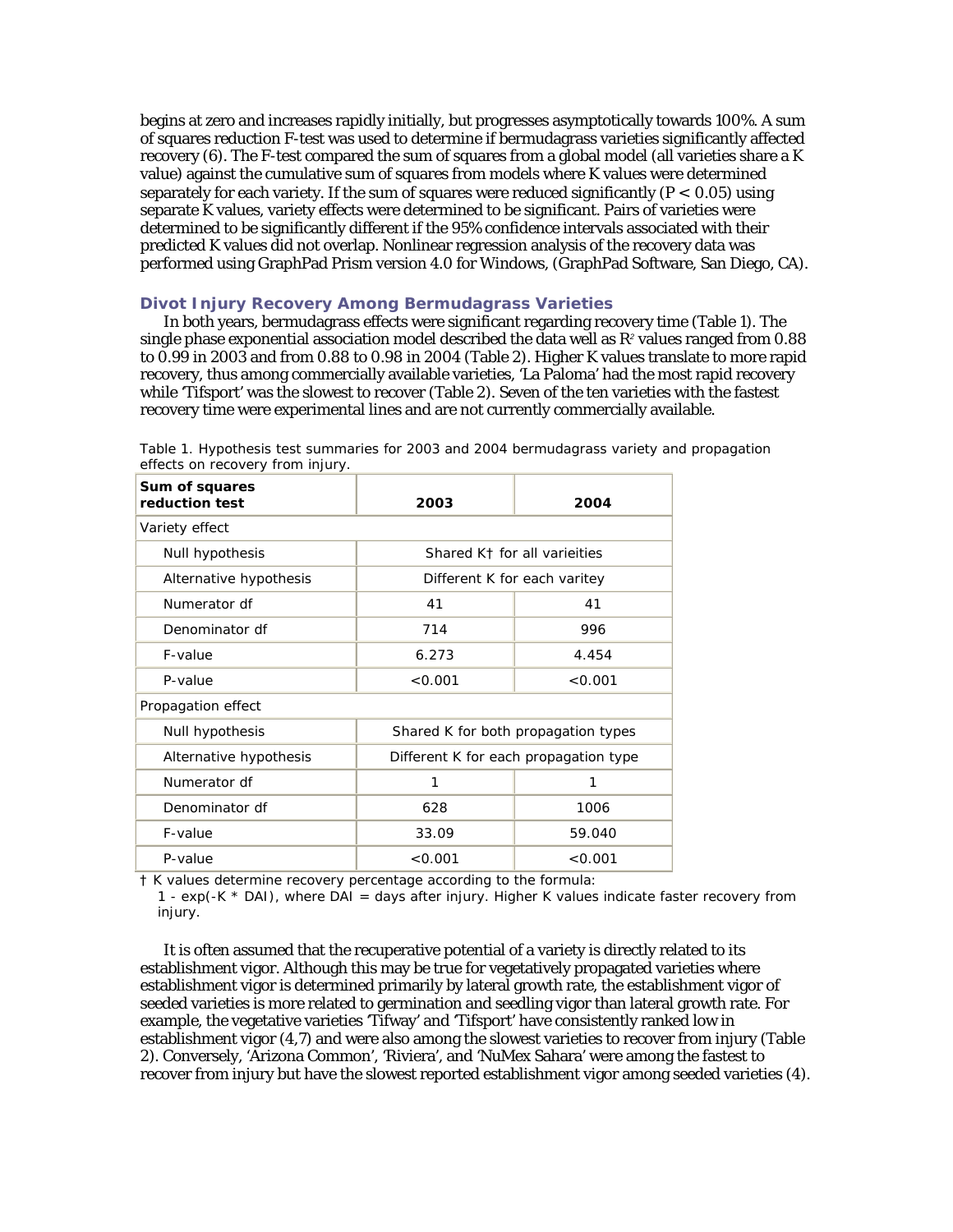| ranolios are sontou by avoidge it value (lastest to siemest receively). |                                |                    |       |                  |       |                                |          |       |
|-------------------------------------------------------------------------|--------------------------------|--------------------|-------|------------------|-------|--------------------------------|----------|-------|
| Variety                                                                 | Comm-<br>ercially<br>available | Propa-<br>gation t | 2003  |                  |       | 2004                           |          |       |
|                                                                         |                                |                    | K‡    | (SE)             | $R^2$ | K                              | (SE)     | $R^2$ |
| SW1-1012                                                                |                                | S                  | 0.153 | (0.0064)         | 0.98  | 0.170                          | (0.0095) | 0.97  |
| SW1-1044                                                                |                                | S                  | 0.157 | (0.0076)         | 0.98  | 0.162                          | (0.0089) | 0.96  |
| La Paloma                                                               |                                | $\mathsf S$        | 0.115 | (0.0071)         | 0.96  | 0.201                          | (0.0125) | 0.96  |
| Yukon                                                                   |                                | S                  | 0.122 | (0.0078)         | 0.96  | 0.193                          | (0.0112) | 0.97  |
| SR 9554                                                                 |                                | S                  | 0.130 | (0.0111)         | 0.93  | 0.179                          | (0.0143) | 0.93  |
| CIS-CD7                                                                 |                                | S                  | 0.124 | (0.0080)         | 0.96  | 0.185                          | (0.0085) | 0.98  |
| SW1-1041                                                                |                                | S                  | 0.142 | (0.0060)         | 0.98  | 0.166                          | (0.0080) | 0.97  |
| SW1-1045                                                                |                                | $\mathsf S$        | 0.143 | (0.0062)         | 0.98  | 0.160                          | (0.0126) | 0.93  |
| PST-R68A                                                                |                                | S                  | 0.121 | (0.0063)         | 0.97  | 0.179                          | (0.0136) | 0.94  |
| SW1-1014                                                                |                                | S                  | 0.150 | (0.0079)         | 0.98  | 0.149                          | (0.0107) | 0.94  |
| Celebration                                                             | ✓                              | V                  | 0.121 | (0.0066)         | 0.97  | 0.177                          | (0.0107) | 0.96  |
| Arizona Common                                                          | ✓                              | S                  | 0.119 | (0.0117)         | 0.91  | 0.178                          | (0.0101) | 0.96  |
| Panama                                                                  | ✓                              | S                  | 0.122 | (0.0100)         | 0.93  | 0.173                          | (0.0078) | 0.98  |
| NuMex Sahara                                                            | ✓                              | S                  | 0.141 | (0.0047)         | 0.99  | 0.152                          | (0.0114) | 0.93  |
| Princess 77                                                             |                                | $\mathsf S$        | 0.129 | (0.0064)         | 0.98  | 0.160                          | (0.0155) | 0.89  |
| Sunstar                                                                 |                                | S                  | 0.117 | (0.0134)         | 0.88  | 0.170                          | (0.0124) | 0.94  |
| CIS-CD6                                                                 |                                | S                  | 0.122 | (0.0080)         | 0.96  | 0.164                          | (0.0090) | 0.97  |
| Transcontinental                                                        |                                | $\mathsf S$        | 0.114 | (0.0075)         | 0.96  | 0.169                          | (0.0082) | 0.97  |
| Riviera                                                                 |                                | S                  | 0.132 | (0.0067)         | 0.98  | 0.151                          | (0.0108) | 0.94  |
| OKC 70-18                                                               |                                | V                  | 0.144 | (0.0062)         | 0.98  | 0.136                          | (0.0060) | 0.97  |
| Mohawk                                                                  | ✓                              | S                  | 0.120 | (0.0090)         | 0.94  | 0.159                          | (0.0091) | 0.96  |
| SW1-1001                                                                |                                | S                  | 0.144 | (0.0075)         | 0.98  | 0.128                          | (0.0080) | 0.95  |
| $B-14$                                                                  |                                | S                  | 0.122 | (0.0117)         | 0.91  | 0.150                          | (0.0078) | 0.97  |
| Sundevil                                                                | ✓                              | S                  | 0.117 | (0.0045)         | 0.99  | 0.148                          | (0.0087) | 0.96  |
| Tift No. 2                                                              |                                | S                  | 0.116 | (0.0074)         | 0.96  | 0.143                          | (0.0131) | 0.88  |
| Southern Star                                                           | ✓                              | S                  | 0.097 | (0.0052)         | 0.97  | 0.162                          | (0.0074) | 0.97  |
| FMC-6                                                                   |                                | $\mathsf S$        | 0.107 | (0.0102)         | 0.91  | 0.150                          | (0.0088) | 0.96  |
| SW1-1003                                                                |                                | S                  | 0.109 | (0.0075)         | 0.96  | 0.144                          | (0.0080) | 0.96  |
| Aussie Green                                                            | ✓                              | $\vee$             |       | 0.108   (0.0049) |       | $\vert 0.98 \vert 0.143 \vert$ | (0.0114) | 0.91  |
| $GN-1$                                                                  | ✓                              | V                  | 0.092 | (0.0038)         | 0.98  | 0.158                          | (0.0101) | 0.95  |
| Patriot                                                                 | ✓                              | V                  | 0.125 | (0.0073)         | 0.97  | 0.121                          | (0.0087) | 0.93  |
| Midlawn                                                                 |                                | V                  | 0.114 | (0.0059)         | 0.98  | 0.130                          | (0.0075) | 0.95  |
| Tift No. 1                                                              |                                | S                  | 0.093 | (0.0066)         | 0.95  | 0.151                          | (0.0126) | 0.91  |
| Tift No. 4                                                              |                                | V                  | 0.106 | (0.0058)         | 0.97  | 0.139                          | (0.0118) | 0.89  |
| MS-Choice                                                               |                                | V                  | 0.111 | (0.0083)         | 0.95  | 0.131                          | (0.0098) | 0.93  |
| Tift No. 3                                                              |                                | V                  | 0.096 | (0.0050)         | 0.97  | 0.146                          | (0.0111) | 0.92  |
| CIS-CD5                                                                 |                                | S                  | 0.104 | (0.0087)         | 0.93  | 0.137                          | (0.0063) | 0.97  |
| Tifway                                                                  | ✓                              | V                  | 0.096 | (0.0062)         | 0.96  | 0.139                          | (0.0072) | 0.96  |
| SW1-1046                                                                |                                | S                  | 0.092 | (0.0049)         | 0.97  | 0.141                          | (0.0109) | 0.92  |
| OR 2002                                                                 |                                | V                  |       | 0.114   (0.0066) | 0.97  | 0.100                          | (0.0066) | 0.92  |

Table 2. Nonlinear regression results for predicting bermudagrass variety recovery from injury. Varieties are sorted by average K value (fastest to slowest recovery).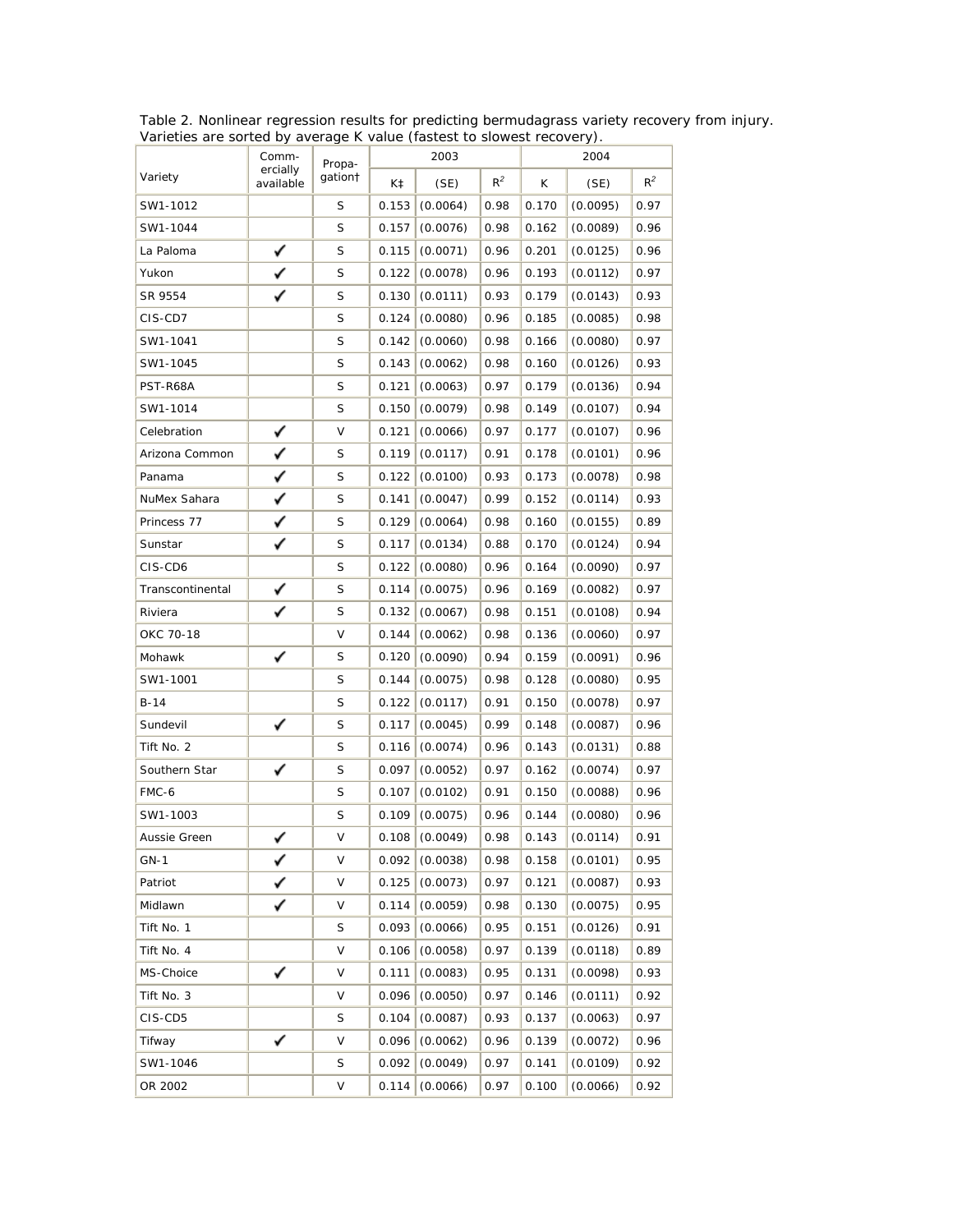| Ashmore  |  |  |  | $0.093$ (0.0070) 0.95 0.119 (0.0068) 0.95 |  |
|----------|--|--|--|-------------------------------------------|--|
| Tifsport |  |  |  | $0.074$ (0.0072) 0.91 0.128 (0.0096) 0.92 |  |

 $† S =$  seeded,  $V =$  vegetative.

‡ K values determine recovery percentage according to the formula:

1 -  $exp(-K * DAI)$ , where DAI = days after injury. Higher K values indicate faster recovery from injury.

In both years, propagation type significantly affected recovery (Table 1) as the coarser textured seeded varieties recovered faster than finer-textured, vegetatively propagated varieties. An exception to this trend was that 'Celebration', a vegetatively propagated variety, recovered more quickly on average than many seeded varieties (Table 2). However, 'Celebration' was rated as the coarsest textured of the vegetative varieties at the Fayetteville, AR NTEP site, and when averaged across all NTEP locations, 'Celebration' was statistically among the coarsest textured varieties together with 'MS Choice' and 'GN-1' (4). Within bermudagrass and other turfgrass species, leaf texture is often a function of turfgrass density, where more dense cultivars produce narrow leaves that are better able to compete for available light. Density in bermudagrass is dictated primarily by stolon and rhizome internode length. As internode length decreases, more crowns are produced per unit area and these result in more growing points for leaves. However, as internode length decreases, the growth rate of lateral stems is also decreased (1). This can have a significant impact on recovery from divot injury, as recovery is primarily a function of lateral growth. It is noteworthy that 'Ashmore', which was among the slowest varieties to recover, is a very finetextured *C. transvaalensis* species.

Predicted recovery curves for commercial varieties in 2003 and 2004 are shown in Fig. 2 and 3, respectively. In 2003, the differences between the fastest ('NuMex Sahara') and slowest ('Tifsport') varieties to reach 25, 50, and 75% recovery were 2, 4, and 9 days, respectively. In 2004 the differences between the fastest ('La Paloma') and slowest ('Ashmore') varieties to reach 25, 50, and 75% recovery were smaller at 1, 2, and 5 days, respectively.



[Fig. 2. 2003 predicted recovery](http://www.plantmanagementnetwork.org/ats/element/view.asp?ID=2256)  curves for commercially available bermudagrass varieties. R<sup>e</sup> value for each variety is listed in parentheses.



curves for commercially available bermudagrass varieties. R<sup>e</sup> value for each variety is listed in parentheses.

Variety confidence intervals (95%) of the mean DAI to reach 50% recovery are illustrated in Fig. 4 and 5, for 2003 and 2004, respectively. Varieties with non-overlapping confidence interval bars were significantly different  $(P < 0.05)$ . On average, varieties took approximately one more DAI to reach 50% recovery in 2003 compared to 2004. However, weather conditions were more favorable for bermudagrass growth in August 2003 when the average daily temperature was 26.0 $\degree$ C, compared to August 2004 when the average daily temperature was 22.2 $\degree$ C. The faster recovery time in 2004 may have been the result of more mature turf stands with better developed lateral stems from which to recover compared to 2003. On average, seeded varieties reached 50% recovery about one full day faster than vegetative varieties in both years (Fig. 6).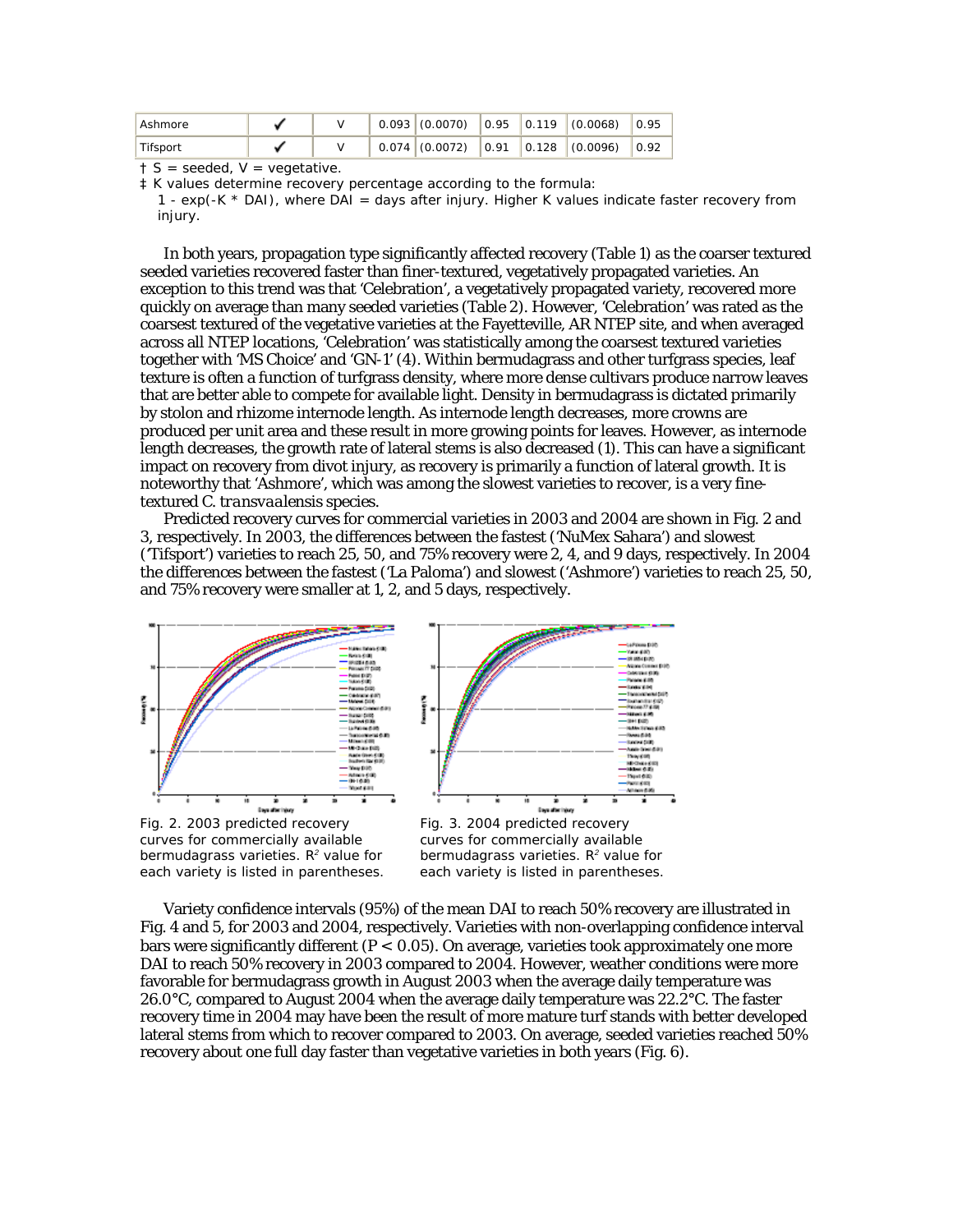

[Fig. 4. 2003 bermudagrass variety](http://www.plantmanagementnetwork.org/ats/element/view.asp?ID=2258)  confidence intervals (95%) for the mean number days to reach 50% recovery following divot injury. Pairs of means are significantly different (*P* = 0.05) if their confidence interval bars do not overlap. Means are listed in parentheses following variety labels.



Fig. 5. 2004 bermudagrass variety confidence intervals (95%) for the mean number days to reach 50% recovery following divot injury. Pairs of means are significantly different (*P* = 0.05) if their confidence interval bars do not overlap. Means are listed in parentheses following variety labels.



[Fig. 6 2003 and 2004 propagation](http://www.plantmanagementnetwork.org/ats/element/view.asp?ID=2260)  type confidence intervals (95%) for the mean number days to reach 50% recovery following divot injury. Within each year, propagation means are significantly different  $(P = 0.05)$  since their confidence interval bars do not overlap. Means are listed in parentheses following variety labels.

Although recuperative potential is an important trait when selecting a variety for intensively used turf areas, it is important that other criteria are also considered. This is especially true in the northern boundary areas of bermudagrass adaptation where winter kill is a persistent threat and variety cold tolerance is imperative. Characteristics such as genetic color, density, leaf texture, and overall quality should also weigh into variety selection, with their relative importance dependent on clientele expectations.

#### **Acknowledgments**

The authors thank Golf Course Superintendents Association of America and the National Turfgrass Evaluation Program for the financial support of this research.

#### **Literature Cited**

- 1. Cattani, D. J., Miller, P. R., and Smith, S. R., Jr. 1996. Relationship of shoot morphology between seedlings and established turf in creeping bentgrass. Canadian J. Plant Sci. 76:283-289.
- 2. Duble, R. L. 1996. Turfgrasses: Their Management and Use in the Southern Zone. 2nd ed. Texas A&M University Press, College Station, TX.
- 3. Fry, L. R. 2004. Zoysiagrass recovery from divot injury. M.S. thesis. Univ. of Arkansas, Fayetteville.
- 4. Morris, K. N. 2003. 2002 National Bermudagrass Test- 2002-03 Data. Progress Report NTEP No. 04-1.